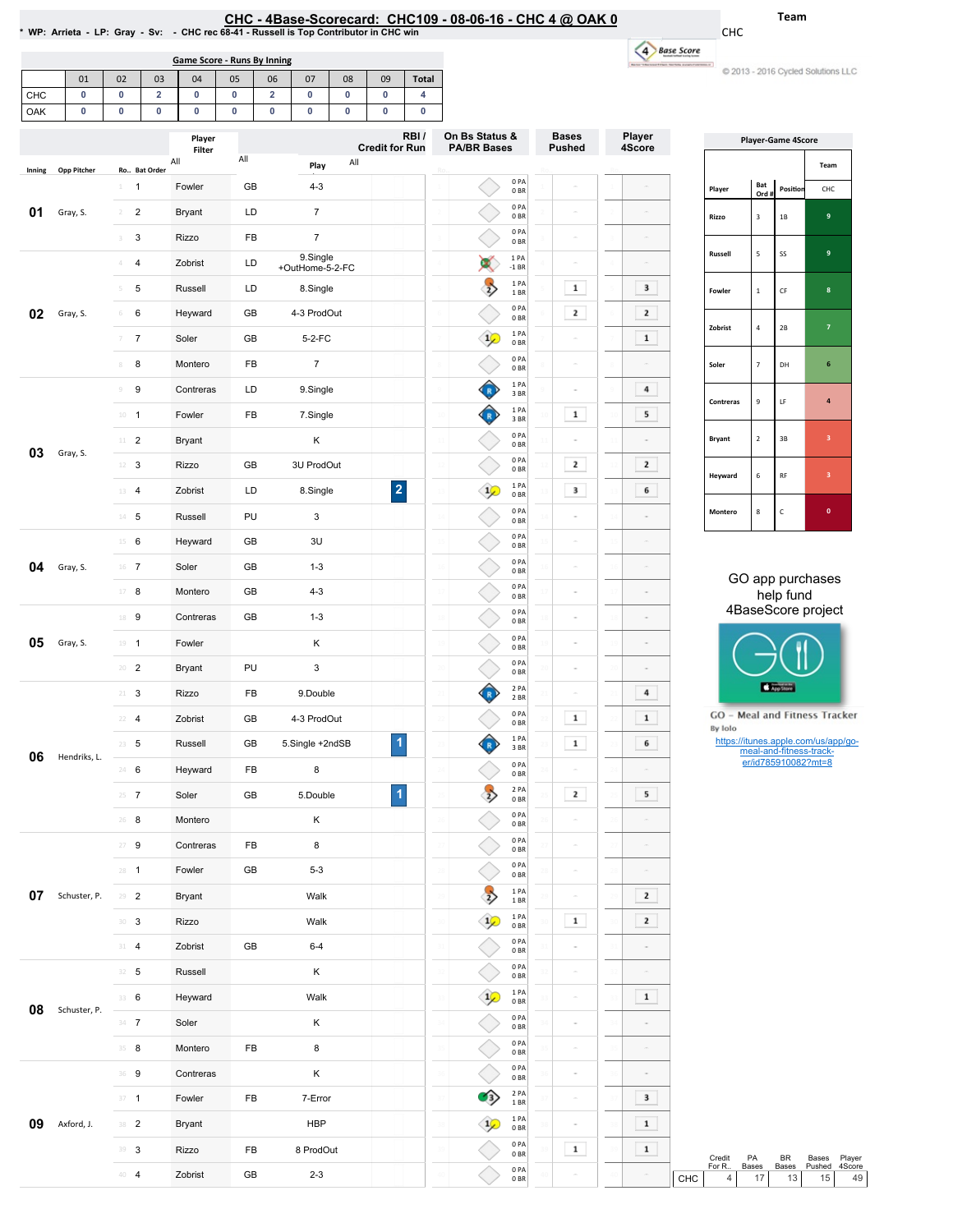|       |  | &+& | %DVH6FRUHFDLG<br>$8 + 8$ | ά٦<br>۰∼ |  |
|-------|--|-----|--------------------------|----------|--|
| _ _ _ |  |     | $\frac{1}{2}$            |          |  |

 $\begin{array}{c} i \ w \\ i \ z \end{array}$ 

 $\begin{array}{c} i \ w \\ i \ z \end{array}$ 

 $\begin{array}{c} i & W \\ i & Z \end{array}$ 

 $i \vee i$ <br> $i \vee z$ 

 $\begin{array}{c} i \ w \\ i \ z \end{array}$ 

 $\begin{array}{c} i \ w \\ i \ z \end{array}$ 

 $\underset{i}{\text{i}}$  W

 $\begin{array}{c} \hat{\mathsf{I}} \;\; \mathsf{W} \\ \hat{\mathsf{I}} \quad \mathsf{Z} \end{array}$ 

 $\begin{array}{c} i \ w \\ i \ z \end{array}$ 

 $\begin{array}{c} i \ W \\ i \ Z \end{array}$ 

 $\begin{array}{c} i \ w \\ i \ z \end{array}$ 

 $\begin{array}{c} \hat{\mathbf{i}} \ \mathbf{W} \\ \hat{\mathbf{i}} \ \ \mathbf{Z} \end{array}$ 

 $\begin{array}{c} i & W \\ i & Z \end{array}$ 

 $\begin{array}{c} i \ W \\ i \ Z \end{array}$ 

 $\begin{array}{c} i & W \\ i & Z \end{array}$ 

 $\begin{array}{c} i \ w \\ i \ z \end{array}$ 

 $\begin{array}{c} \bar{i} \ \bar{W} \\ \bar{i} \ \bar{Z} \end{array}$ 

 $\begin{array}{c} i \ w \\ i \ z \end{array}$ 

 $\begin{array}{c} i & W \\ i & Z \end{array}$ 

 $\begin{array}{cc} i & W \\ i & Z \end{array}$ 

 $\begin{array}{c} i \ w \\ i \ z \end{array}$ 

 $\begin{array}{c} i & W \\ i & Z \end{array}$ 

 $\begin{array}{c} i \ w \\ i \ z \end{array}$ 

 $\begin{array}{c} \hat{\mathsf{I}} \ \mathsf{W} \\ \hat{\mathsf{I}} \quad \mathsf{Z} \end{array}$ 

 $\begin{array}{c} i \ w \\ i \ z \end{array}$ 

 $\begin{array}{c} i \ w \\ i \ z \end{array}$ 

 $\begin{array}{c} i & W \\ i & Z \end{array}$ 

 $300$  HU 6FRUH d u

|                    | : 3 \$UUHMD / 3 * UD |                    | 6Y          | $8+8$ UF                                 |             |       | 5 XVVHOLV 7 RS & ROMMEXWRULQ & + & Z LQ |                      |                |                    |                              |                  |
|--------------------|----------------------|--------------------|-------------|------------------------------------------|-------------|-------|-----------------------------------------|----------------------|----------------|--------------------|------------------------------|------------------|
|                    |                      |                    |             |                                          |             |       |                                         |                      |                |                    |                              |                  |
|                    |                      |                    |             | ' u ^ } OEr Zuv• C/vv]vP                 |             |       |                                         |                      |                |                    |                              |                  |
|                    | ìí                   | ìî                 | ìï          | ìð                                       | ìñ          | ìò    | ìó                                      | ìô                   | ìõ             | d}šo               |                              |                  |
| $8 + 8$<br>2\$.    |                      |                    |             |                                          |             |       |                                         |                      |                |                    |                              |                  |
|                    |                      |                    |             |                                          |             |       |                                         |                      |                |                    |                              |                  |
|                    |                      |                    |             | Wo C OE<br>&loš Œ                        |             |       |                                         |                      | & UHGLWIRU5 XQ | 5%                 | 2 Q%V 6 VDWV<br>3\$ %5 %DVHV | %DVHV<br>3 XVKHG |
| /vv <sub>lvP</sub> | K%%J% Z Œ            |                    | Z} XX ŠKŒ C | Φ                                        | $\circledR$ |       | Wb Ç                                    | $\pmb{\circledcirc}$ |                |                    | Z} ※                         |                  |
|                    |                      |                    |             | ) RZ ONU                                 |             | * %   |                                         |                      |                |                    | i W<br>ì Z                   |                  |
|                    | ' CEQUAX             |                    |             | %UDQW                                    | $\prime$ '  |       |                                         |                      |                | $\hat{\mathbf{I}}$ | i W<br>ì Z                   |                  |
|                    |                      | ï.                 |             | $5$ <sup><math>\uparrow</math></sup> $R$ |             | ) %   |                                         |                      |                | T                  | i W<br>ì Z                   |                  |
|                    |                      | ð                  |             | $=$ REUMV                                | $\prime$ '  |       | $61QJ$ $\Theta$<br>2 XA/RPH             | $\frac{1}{6}$        |                | $\ddot{o}$         | í W<br>rí Z                  |                  |
|                    |                      | ñ                  |             | 5 XVVHO                                  | $\prime$    |       | $61QJ$ $OH$                             |                      |                | ñ                  | i W<br>$i$ $z$               |                  |
|                    | ' CEQUAX             | ò                  |             | $+HZDIG$                                 |             | $*$ % |                                         | 3 URG2 XW            |                | $\ddot{\text{o}}$  | i W<br>ì Z                   |                  |
|                    |                      | ó                  |             | 6 ROHU                                   |             | * %   | 8 <sup>0</sup>                          |                      |                | ó                  | í W<br>ì Z                   |                  |
|                    |                      | $\hat{\mathbb{O}}$ |             | 0 ROMUR                                  |             | ) %   |                                         |                      |                | $\hat{O}$          | i W<br>ì Z                   |                  |
|                    |                      | õ                  |             | & ROWHUDV                                | $\prime$ .  |       | $61QJ$ $OH$                             |                      |                | ő                  | í W<br>ïZ                    |                  |
|                    |                      | íì.                |             | ) RZ ONU                                 |             | ) %   | $61QJ$ $O$                              |                      |                | $\Box$             | í W<br>ïZ                    |                  |
|                    |                      | íí                 |             | %UDQW                                    |             |       |                                         |                      |                | $\Box$             | i W<br>ì Z                   |                  |
|                    | ' CEQUAX             | íî                 |             | $5$ <sup><math>\uparrow</math></sup> $R$ |             | * %   | 8 3 URG2 XW                             |                      |                | $\overline{11}$    | i W<br>ì Z                   |                  |
|                    |                      | íï                 |             | $=$ REUMV                                | $\prime$    |       | $61QJ$ $OH$                             |                      |                | $\Box$             | í W<br>ì Z                   |                  |

íð

' **CEÇU**N

**OEQUYX** 

, v Œ.UX

^Zµ∙šOBWX îõ

^ Zµ∙š OBWX

 $\overline{AB}$  CEUX

ĩð

 $\delta$ 

îŏ

5 XVMO

 $+HZDIB$ 

6 ROHU

0 RQMUR

& ROWHUDV

) RZ  $\Theta$ U

**VIOLEY** 

 $5 \,\sharp\,$  R

 $=$ REUMV

5 XVVHO

 $+HZDIG$ 

6 ROHU

 $0$  RQMUR

& ROWHUDV

) RZ ONU

**YAJIDQW** 

 $5 \,\sharp\,$  R

 $=$ REUMV

5 XVMO

 $+HZDIG$ 

6 ROHU

0 RQMUR

& ROWHUDV

) RZ $\Theta$ IU

**YAJIDQW** 

 $5$ 4]R

 $=$ REUMV

38

 $^*$  %

 $^\star$  %

 $^\star$  %

 $^{\star}$  %

 $3\,8$ 

 $) %$ 

 $^\star$  %

 $^*$  %

)  $\%$ 

 $* 9/6$ 

 $) %$ 

 $^\star$  %

 $* 9/6$ 

 $) %$ 

)  $\%$ 

 $) %$ 

 $* 9/6$ 

 $\bf 8$ 

 $\bar{z}$ 

' RXE®

 $61QJ$  $@H$   $QG6\%$ 

' RXE®

 $\hat{\mathcal{A}}$ 

 $:$  DON

 $:$  DON

 $\hat{\mathcal{L}}$ 

 $:$  DON

 $\mathcal{L}$ 

 $\bar{\mathcal{L}}$ 

 $($  WRU

3 URG2 XW

 $+$ %3

3 URG2 XW

| WoÇOE u ð^}OE     |   |                                           |     |  |  |  |  |  |  |  |
|-------------------|---|-------------------------------------------|-----|--|--|--|--|--|--|--|
|                   |   |                                           | d u |  |  |  |  |  |  |  |
| Wo Ç Œ            |   | $\overline{KCE}$ . $W \cdot \overline{Y}$ | ,   |  |  |  |  |  |  |  |
| zjì ì }           | ï | í                                         | õ   |  |  |  |  |  |  |  |
| Zµ o              | ñ | w                                         | õ   |  |  |  |  |  |  |  |
| &} Áo Œ           | í | &                                         | ô   |  |  |  |  |  |  |  |
| ∙}OEš             | ð | î                                         | ó   |  |  |  |  |  |  |  |
| $^{\wedge}$ } o Œ | ó | $\cdot$                                   | ò   |  |  |  |  |  |  |  |
| } všŒŒ•           | õ | -&                                        | ð   |  |  |  |  |  |  |  |
| OĘ vš             | î | ï                                         |     |  |  |  |  |  |  |  |
| , ÇÁ Œ            | ò | Z&                                        |     |  |  |  |  |  |  |  |
| D} vš OE          | ô |                                           | ì   |  |  |  |  |  |  |  |

#### \* 2 DSS SXUFKDVHV KHOS IXOG **YDVH6 FRUH SURWIFW**

KWON WACH VOSSOH FRP XVDSSJR<br>PHOCOCG ILMOHV WIDEN<br>HULG "PW

&UHGLW 3\$ %5 %DVHV 300\HU<br>RU5 %DVHV %DVHV 3XVKHG 6FRUH(

 $8 + 8$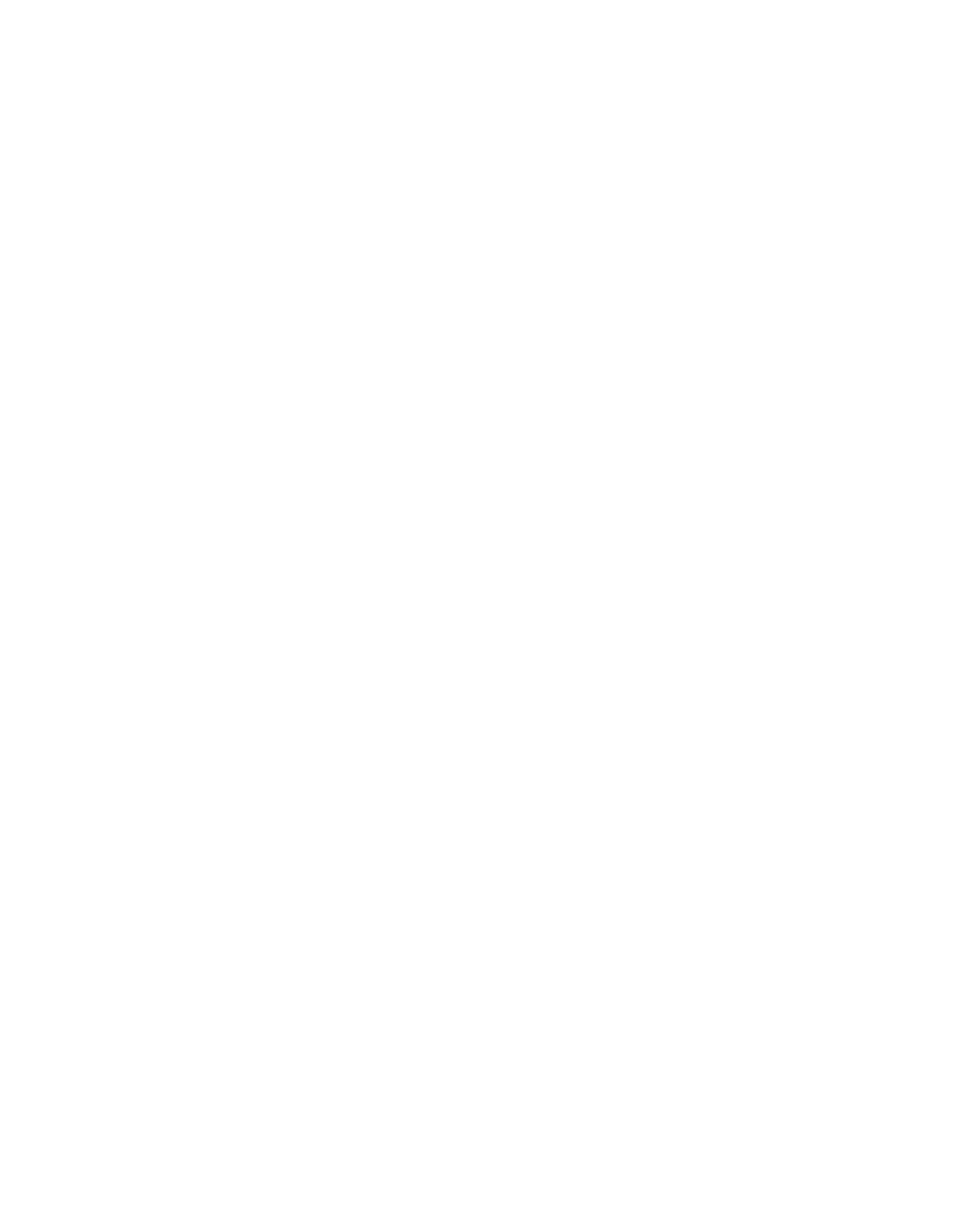### CHC-4Base-Scorecard:CHC109-08-06-16-CHC4@ OAK0 \*WP:Arrieta-LP:Gray-Sv: -CHCrec68-41-RussellisTopContributorinCHCwin



|                | CHC - 4BaseScore - Player 4Score by Batting Order<br>CHC109 - 08-06-16 - CHC 4 @ OAK 0<br>WP: Arrieta - LP: Gray - Sv: - CHC rec 68-41 - Russell is Top Contributor in CHC win |              |              |              |                  |                |                  |                         |                |           |                     |  |  |
|----------------|--------------------------------------------------------------------------------------------------------------------------------------------------------------------------------|--------------|--------------|--------------|------------------|----------------|------------------|-------------------------|----------------|-----------|---------------------|--|--|
|                |                                                                                                                                                                                |              |              |              |                  |                | <b>Bat Order</b> |                         |                |           |                     |  |  |
| Player         | Team                                                                                                                                                                           | Position     | $\mathbf{1}$ | $\mathbf{2}$ | 3                | 4              | 5                | 6                       | $\overline{7}$ | 8         | 9                   |  |  |
| <b>Rizzo</b>   | CHC                                                                                                                                                                            | 1B           |              |              | $\boldsymbol{9}$ |                |                  |                         |                |           |                     |  |  |
| <b>Russell</b> | CHC                                                                                                                                                                            | SS           |              |              |                  |                | $\boldsymbol{9}$ |                         |                |           |                     |  |  |
| Fowler         | CHC                                                                                                                                                                            | CF           | 8            |              |                  |                |                  |                         |                |           |                     |  |  |
| Zobrist        | CHC                                                                                                                                                                            | 2B           |              |              |                  | $\overline{7}$ |                  |                         |                |           |                     |  |  |
| Soler          | CHC                                                                                                                                                                            | DH           |              |              |                  |                |                  |                         | $\bf 6$        |           |                     |  |  |
| Contreras      | CHC                                                                                                                                                                            | LF           |              |              |                  |                |                  |                         |                |           | $\overline{\bf{4}}$ |  |  |
| <b>Bryant</b>  | CHC                                                                                                                                                                            | 3B           |              | $\mathbf{3}$ |                  |                |                  |                         |                |           |                     |  |  |
| Heyward        | CHC                                                                                                                                                                            | <b>RF</b>    |              |              |                  |                |                  | $\overline{\mathbf{3}}$ |                |           |                     |  |  |
| Montero        | CHC                                                                                                                                                                            | $\mathtt{C}$ |              |              |                  |                |                  |                         |                | $\bullet$ |                     |  |  |

### Scorecard Sponsored By



**GO** - Meal and Fitness Tracker By Iolo

https://itunes.apple.com/us/app/go-meal-and-fitness-track-er/id785910082?mt=8

# CHC - 4Score Box - Player Totals<br>CHC 109 - 08-06-16 - 08-06-16<br>WP: Arrieta - LP: Gray - Sv: - CHC rec 68-41 - Russell is Top Contributor in CHC win

| Player        | Team Position | Bat<br>Ord #   | Credit For Run | PA Bases       | <b>BR</b> Bases | <b>Bases Pushed</b> | Player 4Score  | Appearances    | Productivity<br>Rate |
|---------------|---------------|----------------|----------------|----------------|-----------------|---------------------|----------------|----------------|----------------------|
| Rizzo         | CHC 1B        | 3              | $\mathsf 0$    | 3              | 2               | $\overline{4}$      | 9              | 5              | 1.800                |
| Russell       | CHC SS        | 5              | $\mathbf{1}$   | $\overline{2}$ | $\sqrt{4}$      | 2                   | 9              | $\overline{4}$ | 2.250                |
| Fowler        | CHC CF        | $\overline{1}$ | $\mathbf 0$    | 3              | $\overline{4}$  | $\mathbf{1}$        | 8              | 5              | 1.600                |
| Zobrist       | CHC 2B        | $\overline{4}$ | $\overline{2}$ | 2              | $-1$            | $\overline{4}$      | $\overline{7}$ | $\overline{5}$ | 1.400                |
| Soler         | CHC DH        | $\overline{7}$ | $\mathbf{1}$   | 3              | $\mathsf 0$     | $\mathbf 2$         | 6              | $\overline{4}$ | 1.500                |
| Contreras     | CHC LF        | $9\,$          | $\mathbf 0$    | $\mathbf{1}$   | 3               | $\mathsf 0$         | $\sqrt{4}$     | $\overline{4}$ | 1.000                |
| Bryant        | CHC 3B        | $\overline{c}$ | $\mathbf 0$    | 2              | $\mathbf{1}$    | $\mathsf 0$         | 3              | 5              | 0.600                |
| Heyward       | CHC RF        | $\,6$          | $\mathbf 0$    | $\mathbf{1}$   | $\pmb{0}$       | $\overline{2}$      | $\mathbf{3}$   | $\overline{4}$ | 0.750                |
| Montero       | CHC C         | 8              | 0              | $\mathbf 0$    | 0               | $\pmb{0}$           | $\pmb{0}$      | $\overline{4}$ | 0.000                |
| <b>Totals</b> |               |                | 4              | 17             | 13              | 15                  | 49             | 40             | 1.225                |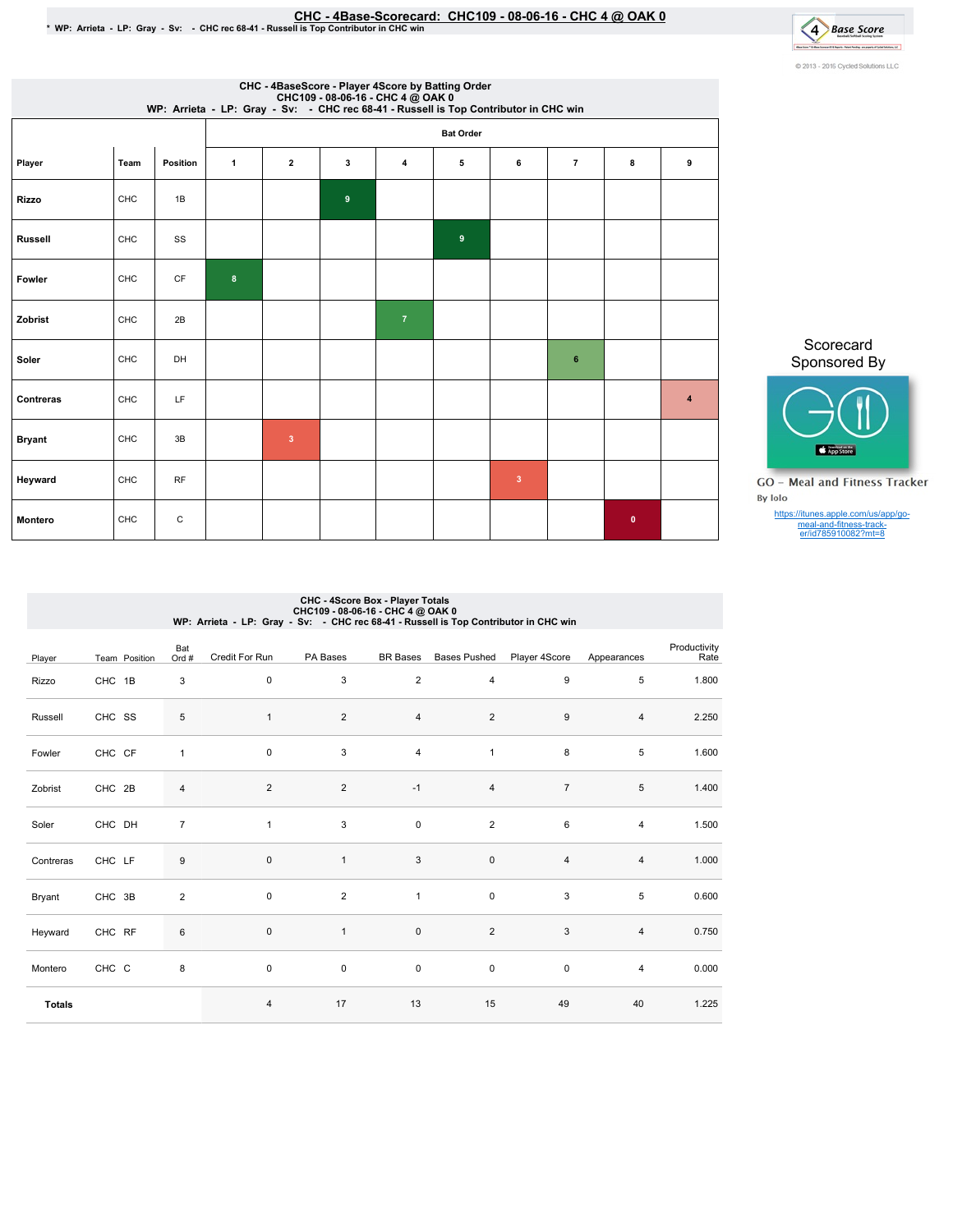## ©AK - 4Base-Scorecard: CHC109 - 08-06-16 - CHC 4 @ OAK 0<br>\* WP: Arrieta - LP: Gray - Sv: - CHC rec 68-41 - Russell is Top Contributor in CHC win



|           | OAK - 4BaseScore - Player 4Score by Batting Order<br>CHC109 - 08-06-16 - CHC 4 @ OAK 0<br>WP: Arrieta - LP: Gray - Sv: - CHC rec 68-41 - Russell is Top Contributor in CHC win |          |              |                         |                |                         |                  |                |                |                |   |  |  |
|-----------|--------------------------------------------------------------------------------------------------------------------------------------------------------------------------------|----------|--------------|-------------------------|----------------|-------------------------|------------------|----------------|----------------|----------------|---|--|--|
|           |                                                                                                                                                                                |          |              |                         |                |                         | <b>Bat Order</b> |                |                |                |   |  |  |
| Player    | Team                                                                                                                                                                           | Position | $\mathbf{1}$ | $\overline{\mathbf{2}}$ | 3              | 4                       | 5                | 6              | $\overline{7}$ | 8              | 9 |  |  |
| Alonso    | OAK                                                                                                                                                                            | 1B       |              |                         |                |                         |                  | $\overline{2}$ |                |                |   |  |  |
| Semien    | OAK                                                                                                                                                                            | SS       |              |                         |                |                         |                  |                | $\overline{2}$ |                |   |  |  |
| Smolinski | OAK                                                                                                                                                                            | CF       |              |                         |                |                         |                  |                |                | $\overline{2}$ |   |  |  |
| Davis     | OAK                                                                                                                                                                            | DH       |              |                         |                | $\overline{\mathbf{1}}$ |                  |                |                |                |   |  |  |
| Healy     | OAK                                                                                                                                                                            | 3B       |              |                         |                |                         |                  |                |                |                | 1 |  |  |
| Vogt      | OAK                                                                                                                                                                            | С        |              |                         | $\overline{1}$ |                         |                  |                |                |                |   |  |  |
| Eibner    | OAK                                                                                                                                                                            | PH       |              | $\pmb{0}$               |                |                         |                  |                |                |                |   |  |  |
| Muncy     | OAK                                                                                                                                                                            | 2B       |              | $\pmb{0}$               |                |                         |                  |                |                |                |   |  |  |
| Valencia  | OAK                                                                                                                                                                            | RF       |              |                         |                |                         | $\pmb{0}$        |                |                |                |   |  |  |
| Crisp     | OAK                                                                                                                                                                            | LF (Err) | $-1$         |                         |                |                         |                  |                |                |                |   |  |  |

Scorecard Sponsored By



**GO** - Meal and Fitness Tracker By Iolo

https://itunes.apple.com/us/app/go-meal-and-fitness-track-er/id785910082?mt=8

# OAK - 4Score Box - Player Totals<br>CHC 4 @ OHC109 - 08-06-16 - CHC 4 @ OAK 0<br>WP: Arrieta - LP: Gray - Sv: - CHC rec 68-41 - Russell is Top Contributor in CHC win

| Player        | Team Position | Bat<br>Ord #   | Credit For Run      | PA Bases       | BR Bases     | <b>Bases Pushed</b> | Player 4Score  | Appearances               | Productivity<br>Rate |
|---------------|---------------|----------------|---------------------|----------------|--------------|---------------------|----------------|---------------------------|----------------------|
| Alonso        | OAK 1B        | 6              | $\mathbf 0$         | $\overline{2}$ | 0            | 0                   | $\overline{2}$ | 3                         | 0.667                |
| Semien        | OAK SS        | $\overline{7}$ | 0                   | $\mathbf{1}$   | $\mathbf{1}$ | $\pmb{0}$           | $\overline{2}$ | 3                         | 0.667                |
| Smolinski     | OAK CF        | 8              | $\mathbf 0$         | $\mathbf{1}$   | $\pmb{0}$    | $\mathbf{1}$        | $\overline{2}$ | 3                         | 0.667                |
| Davis         | OAK DH        | $\overline{4}$ | $\mathsf 0$         | $\mathbf{1}$   | $\pmb{0}$    | $\pmb{0}$           | $\mathbf{1}$   | $\overline{4}$            | 0.250                |
| Healy         | OAK 3B        | 9              | $\mathbf 0$         | 2              | $\pmb{0}$    | $-1$                | $\mathbf{1}$   | 3                         | 0.333                |
| Vogt          | OAK C         | $\sqrt{3}$     | $\mathsf 0$         | $\mathbf{1}$   | $\mathsf 0$  | $\pmb{0}$           | $\mathbf{1}$   | $\overline{4}$            | 0.250                |
| Eibner        | OAK PH        | $\sqrt{2}$     | $\mathbf 0$         | $\pmb{0}$      | $\pmb{0}$    | $\pmb{0}$           | $\pmb{0}$      | $\mathbf{1}$              | 0.000                |
| Muncy         | OAK 2B        | $\sqrt{2}$     | $\mathbf 0$         | $\pmb{0}$      | $\pmb{0}$    | $\pmb{0}$           | $\pmb{0}$      | $\ensuremath{\mathsf{3}}$ | 0.000                |
| Valencia      | OAK RF        | 5              | $\mathbf 0$         | $\pmb{0}$      | 0            | 0                   | $\mathsf 0$    | $\overline{4}$            | 0.000                |
| Crisp         | OAK LF (Err)  | $\overline{1}$ | $\mathsf{O}\xspace$ | $\pmb{0}$      | $\mathsf 0$  | $-1$                | $-1$           | $\overline{4}$            | $-0.250$             |
| <b>Totals</b> |               |                | $\mathbf 0$         | 8              | $\mathbf{1}$ | $-1$                | 8              | 32                        | 0.250                |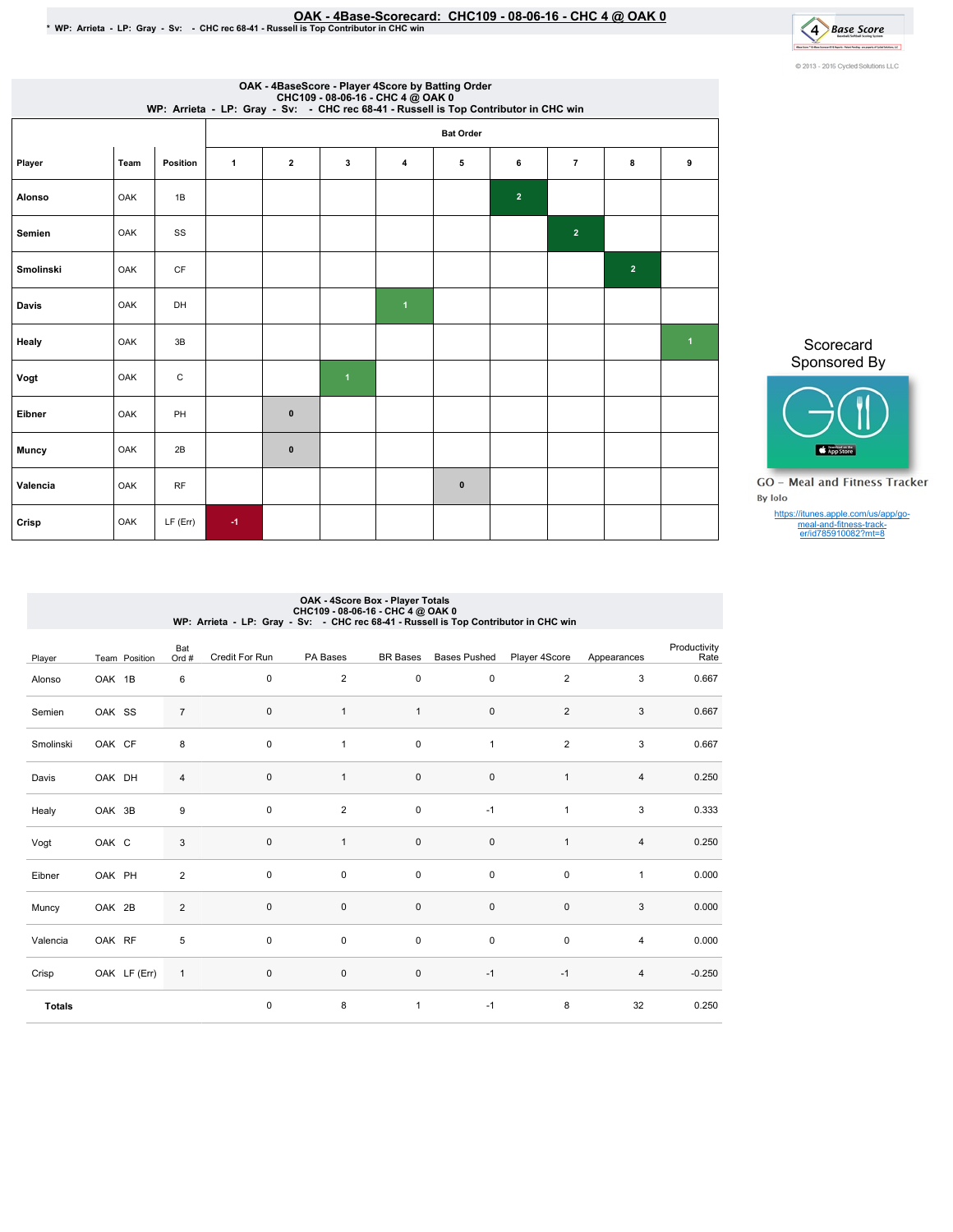#### Bat Order | Player | Inning | PlayText | LOBStatus Credit For Run PA Bases BR Bases Bases Pushed Player 4Score 1 | Fowler 01 4-3 03 7.Single 05 K 07 5-3 09 | 7-Error | Left on 3rd **Player Totals** 2 Bryant 01 7 03 K 05 3 07 | Walk Left on 2nd 09 | HBP | Left on 1st **Player Totals** 3 Rizzo 01 7 03 3U ProdOut 06 9.Double 07 | Walk Left on 1st 09 | 8 ProdOut **Player Totals** 4 Zobrist 02 9.Single +OutHome-5-2-FC 03 | 8.Single | Left on 1st 06 | 4-3 ProdOut 07 6-4 09 2-3 **Player Totals** 5 Russell 02 8.Single Left on 2nd 03 3 06 | 5.Single +2ndSB 08 K **Player Totals** 6 Heyward 02 4-3 ProdOut 04 3U 06 8 08 | Walk Left on 1st **Player Totals** 7 Soler 02 5-2-FC Left on 1st 04 1-3 06 | 5.Double | Left on 2nd 08 | K **Player Totals** 8 Montero 02 7 04 4-3 06 K 08 8 **Player Totals** 9 Contreras 03 | 9.Single 05 1-3 07 8 09 K **Player Totals Grand Total** 0 0 0 0 0 0 0 1 3 1 5 0 0 0 0 0 0 0 0 0 0 0 0 0 2 1 0 3 0 3 4 1 8 0 0 0 0 0 0 0 0 0 0 0 0 0 0 0 0 0 0 0 1 1 0 2 0 0 1 0 1 0 2 1 0 3 0 0 0 0 0 0  $0 \qquad \qquad 0 \qquad \qquad 2 \qquad \qquad 2$  $0 \qquad \qquad 2 \qquad \qquad 2 \qquad \qquad 0 \qquad \qquad 4$ 0 1 0 1 2  $0 \qquad 0 \qquad 0 \qquad 1 \qquad 1$  $\boxed{0}$   $\boxed{3}$   $\boxed{2}$   $\boxed{4}$   $\boxed{9}$ 0 1 -1 0 0 2 1 0 3 6  $0 \qquad 0 \qquad 0 \qquad 1 \qquad 1$ 0 0 0 0 0 0 0 0 0 0 0 0 2 2 -1 4 7 0 1 1 1  $1$  3 0 0 0 0 0 0 1  $1$  3 1 6 0 0 0 0 0 0  $\frac{1}{2}$   $\frac{1}{4}$   $\frac{2}{2}$   $\frac{9}{2}$  $0 \qquad \qquad 0 \qquad \qquad 2 \qquad \qquad 2$ 0 0 0 0 0 0 0 0 0 0 0 0 0 0 1 0 1 0 1 0 2 3 0 0 1 0 1 0 0 0 0 0 0 1  $2$  0 2 5 0 0 0 0 0 0 1 3 0 2 6 0 0 0 0 0 0 0 0 0 0 0 0 0 0 0 0 0 0 0 0 0 0 0 0 0 0 0 0 0 0 1 3 0 4 0 0 0 0 0 0 0 0 0 0 0 0 0 0 0 0 0 0  $\boxed{0}$  1  $\boxed{3}$   $\boxed{0}$  4 <u>4</u> 17 13 15 49 Detail by Bat Order/Player

### <u>CHC - 4Base-Scorecard: CHC109 - 08-06-16 - CHC 4 @ OAK 0</u>

\* WP: Arrieta-LP: Gray-Sv: -CHC rec 68-41 - Russell is Top Contributor in CHC win